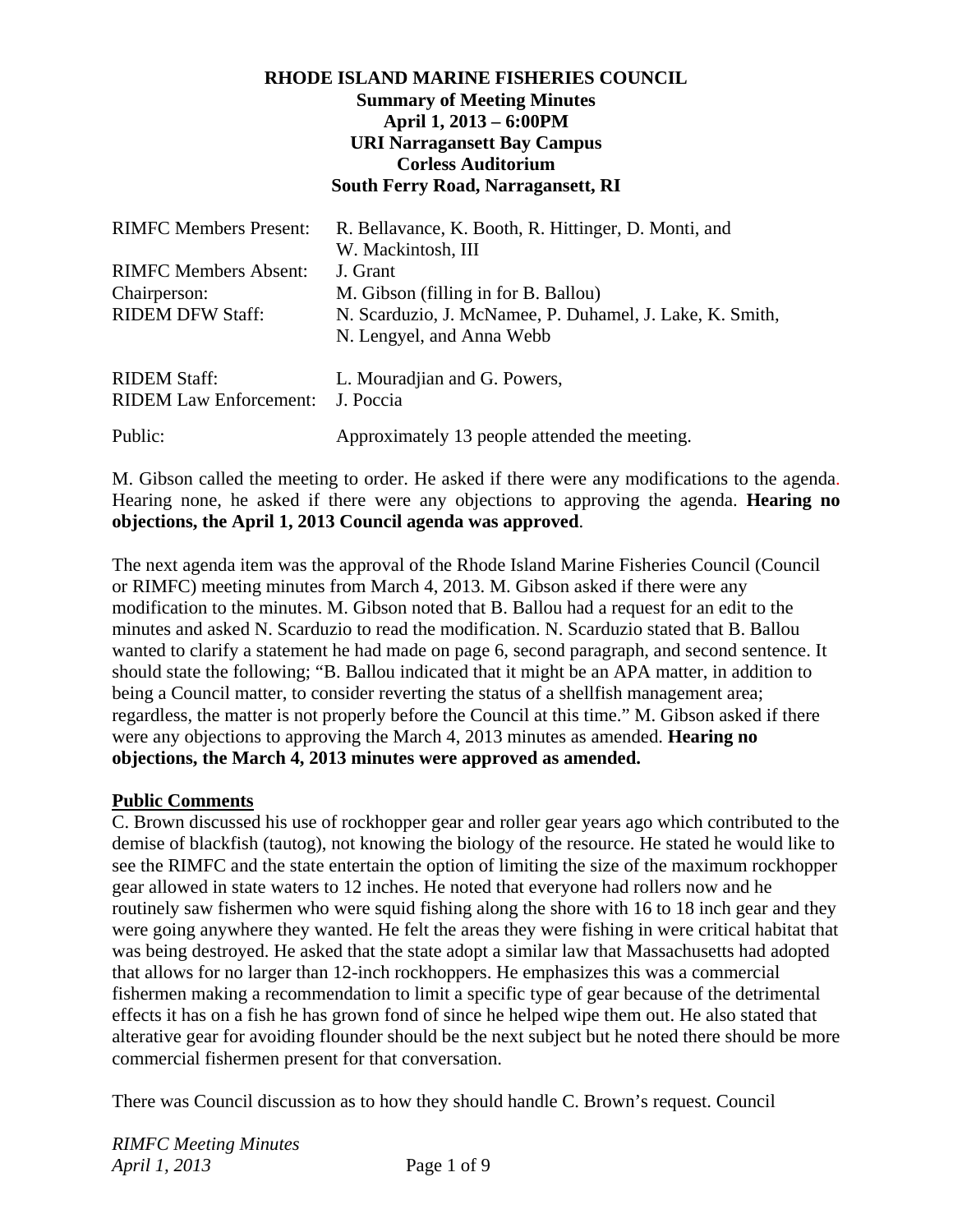members indicated they were supportive of the request and thought the subject should be a topic for the Industry Advisory Committee (IAC) to review and discuss. Since an IAC agenda would be reviewed later in the agenda, the Council members decided to think about adding the item to the IAC agenda(s).

C. Brown also commented that the IAC should have a discussion about using more selective gear to avoid flounder.

S. Parente noted that the Magnuson Act was recently reopened for discussion and he wanted to know if our congressional officials or state delegates made any mention of the corridor from Block Island to the main land for state licensed only vessels during that process. M. Gibson responded that he was aware that it was an issue for the state of RI but he did not know if that issue had been moved into the Magnuson discussions that were going on. Gibson indicated he would consult with B. Ballou and the Director on the matter.

# **Advisory Panel Reports:**

## *Summer Flounder AP meeting (01/30/2013) – R. Hittinger:*

R. Hittinger summarized the minutes noting that the primary topic was recreational summer flounder for the 2013 season. The AP recommended an 18-inch minimum size/8 fish bag limit/ season from May 1 through December 31.

## *Scup/Black Sea Bass AP meeting (01/30/2013) – W. Mackintosh, III:*

W. Mackintosh, III summarized the minutes indicating the consensus of the group was as follows: Part  $\&$  Charter should remain with all other elements the same as status quo, but increase the bonus season bag limit to 45 fish. The general category should maintain all other elements the same as status quo but decrease the minimum size to 10 inches. For the black sea bass fishery the group was not able to give any clear recommendations because information at the time had not been available since the ASMFC board was still deliberating.

## *Tautog AP meeting (01/30/2013) – R. Hittinger:*

R. Hittinger summarized the minutes indicating the group discussed extending the season by having an earlier start than the current April 15 start date such as March 1 or March 15. The group voted and recommended moving the start date to March 1.

## *Menhaden AP meeting (02/11/2013) – D. Monti:*

D. Monti summarized the minutes indicating the group discussed two proposals; one in reference to the Narragansett Bay monitoring program and the second was in reference to the recreational possession limit. The proposals that went forward to public hearing were for status quo and a proposal to remove the harvest cap.

## **New Business**

*Council recommendations on March 13, 2013 Public hearing items:* 

**1) Recreational Summer flounder management plan for 2013:**

*Proposal #1 – Recreational size, possession limit, and season:* 

M. Gibson asked for the Division recommendation. J. McNamee, representing the Division of Fish and Wildlife (DFW), stated that both options would comply with ASMFC, and the Division supports the summer flounder AP approved option, which is to decrease the minimum size limit to 18 inches from 18.5 inches for 2013.

## **K. Booth made a motion to recommend that the Director adopt Option 2 with a minimum**

*RIMFC Meeting Minutes April 1, 2013* Page 2 of 9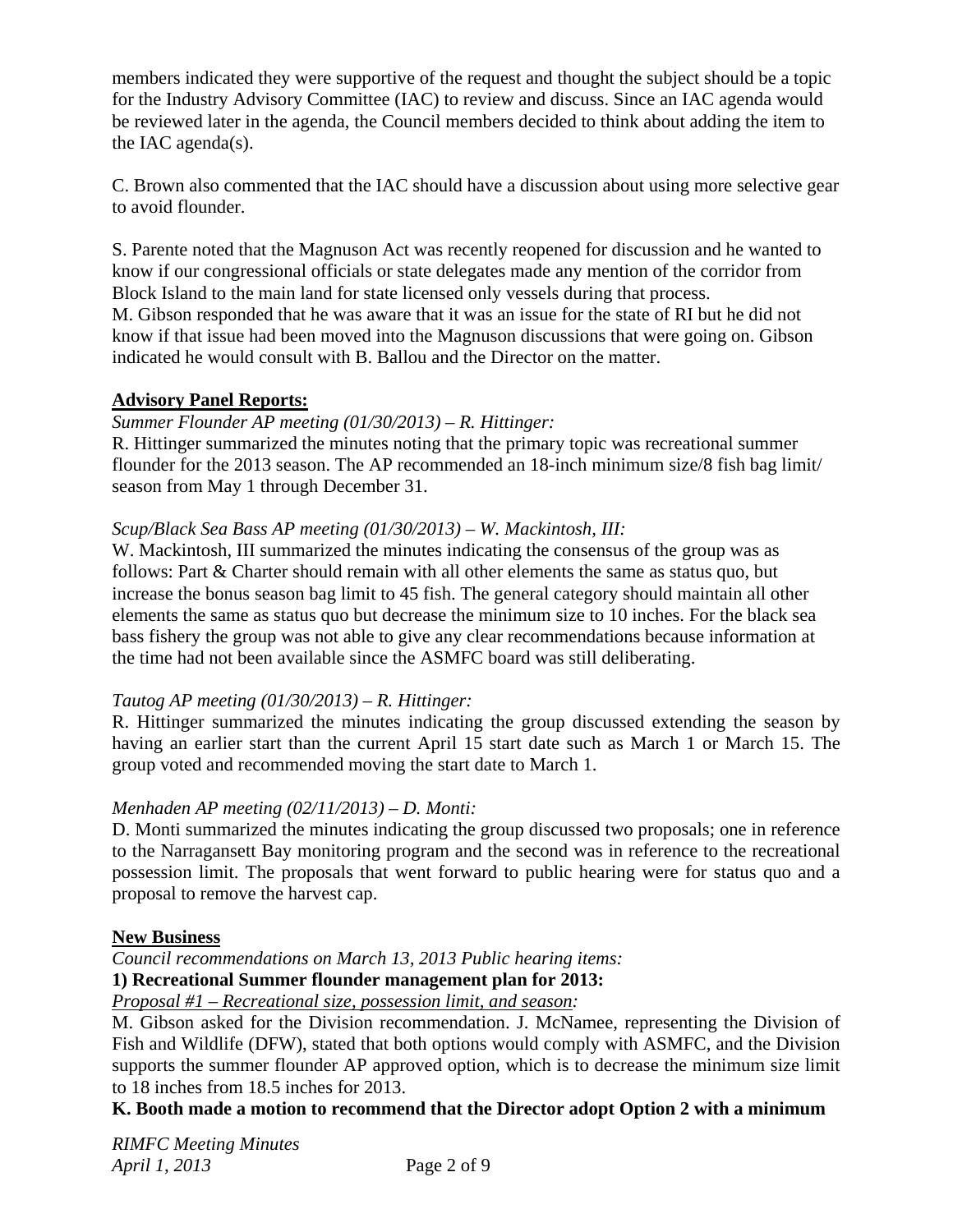**size of 18 inches/May 1 through December 31 season/8 fish bag limit for the 2013 recreational summer flounder management plan. R. Bellavance seconded the motion.**  There were no comments made by the Council. A RI Saltwater Angles' Association (RISAA) representative stated they supported option 2, to decrease the size limit.

**M. Gibson asked for the vote. The Council voted unanimously in favor to recommend that the Director adopt the 2013 recreational summer flounder management plan; a decreased size limit to an 18 inch minimum size (from 18-1/2 inches), a bag limit of 8 fish, with a season from May 1 through December 31 (status quo from last year). The vote was five in favor: (R. Bellavance, K. Booth, D. Monti, R. Hittinger, and W. Mackintosh, III). The motion passed 5/0.** 

#### **2) Recreational and Commercial Tautog management plans for 2013:**

*Proposal #1 – Recreational size, possession limit, and seasons:* 

M. Gibson asked for the Division recommendation. J. McNamee stated the DFW recommended status quo at this time since the proposed start date has already passed making timely implementation impossible. Moreover, tautog is going to a benchmark stock assessment in 2013. This benchmark could result in a stock assessment model change, the results of which are unknown. The Division does not think it is advisable to change management for this species during what could be a period of transition. Therefore, the Division recommends staying at status quo.

There was brief Council discussion about whether they could implement the March recreational start date for next year or not. R. Hittinger suggested we try to start the process earlier next year so that we may be in a better position to start the season earlier in 2014.

#### **R. Bellavance made a motion to recommend that the Director remain with status quo for the 2013 recreational tautog management plan. W. Mackintosh, III seconded the motion.**

C. Brown stated a concern they had in the commercial tautog fishery which was any expansion to a March  $1<sup>st</sup>$  date, in following years, could make tautog a bycatch of the codfish fishery. He was also concerned that there needed to be more at sea enforcement with out-of-state charter boats. Audience members indicated they were also in support of status quo. There was no discussion on the motion by the Council.

**M. Gibson asked for the vote. The Council voted unanimously in favor to recommend that the Director remain with status quo for the 2013 recreational tautog management plan. The vote was five in favor: (R. Bellavance, K. Booth, D. Monti, R. Hittinger, and W. Mackintosh, III). The motion passed 5/0.** 

#### *Proposal #2 – Commercial size, possession limit, and seasons for Tautog:*

M. Gibson asked for the Division recommendation. J. McNamee stated the DFW recommended status quo. **R. Hittinger made a motion to recommend that the Director remain with status quo for the 2013 commercial tautog management plan. D. Monti seconded the motion.** There was no discussion on the motion by the Council.

C. Brown wanted to know if the findings from the tagging study, done years ago, would support a regional approach to solve the tautog problem or would it dispute it. M. Gibson indicated it would support it.

*RIMFC Meeting Minutes April 1, 2013* Page 3 of 9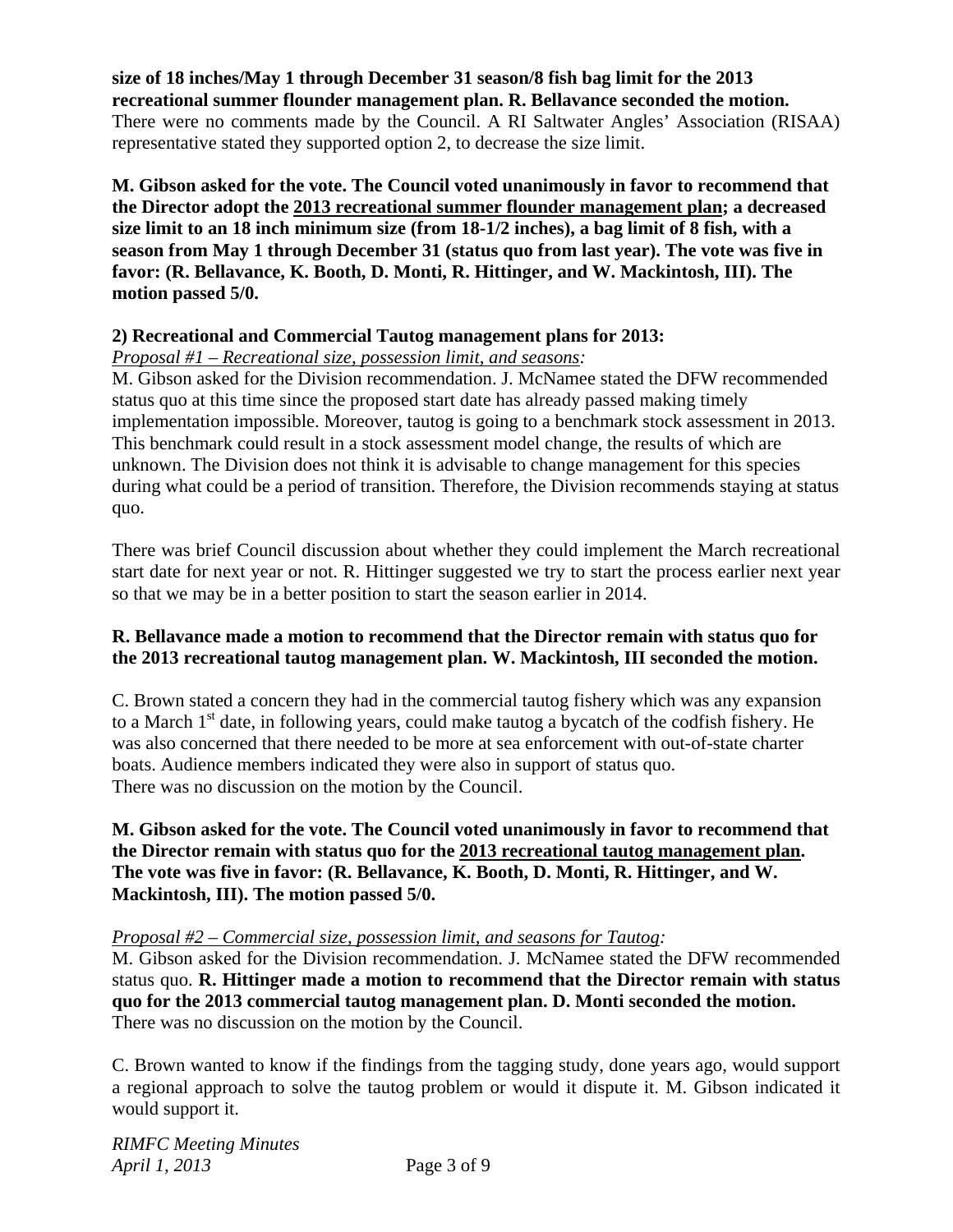**M. Gibson asked for the vote. The Council voted unanimously in favor to recommend that the Director remain with status quo for the 2013 commercial tautog management plan: (16 inch fish/ 10 fish per vessel per day, April 15 – May 31/ closed June 1 – July 31/ 10 fish per vessel per day, August 1- Sept 15/closed Sept 16 - October 14/ 10 fish per vessel per day, October 15 – December 31). The vote was five in favor: (K. Booth, D. Monti, R. Bellavance, W. Mackintosh, III, and R. Hittinger). The motion passed 5/0.** 

# **3) Recreational Scup management plan for 2013:**

*Proposal #1 – Recreational size, possession limit, and season:* 

M. Gibson asked for the Division recommendation. J. McNamee stated the DFW supports Option 3, which also meets the priorities of the advisory panel and the requirements of ASMFC.

#### **R. Hittinger made a motion to recommend that the Director adopt Option 3 for the 2013 recreational scup management plan:**

**General Rec. mode = May 1 – December 31; 10 inch fish; 30 fish bag limit Party and Charter mode = May 1 – August 31; 10 inch fish; 30 fish bag limit September 1 – October 31; 10 inch fish; 45 fish bag limit November 1 – December 31; 10 inch fish; 30 fish bag limit W. Mackintosh, III seconded the motion.** 

There was Council discussion in support of keeping the minimum sizes the same for both fishing modes. J. Poccia, DEM Law Enforcement, indicated they would prefer to have one size limit. K. Court stated he was in support of Option 3.

**M. Gibson asked for the vote. The Council voted unanimously in favor to recommend that the Director adopt Option 3 for the 2013 recreational scup management plan: General Rec. mode = May 1 – December 31; 10 inch fish; 30 fish bag limit Party and Charter mode = May 1 – August 31; 10 inch fish; 30 fish bag limit September 1 – October 31; 10 inch fish; 45 fish bag limit November 1 – December 31; 10 inch fish; 30 fish bag limit** 

**The vote was five in favor: (K. Booth, D. Monti, R. Bellavance, W. Mackintosh, III, and R. Hittinger). The motion passed 5/0.** 

J. McNamee went on to explained option 4 and noted the Division supports the experimental shore mode fishery, which will consist of a reduced minimum size of 9 inches in three (3) specific locations. The locations would be Indian Point, Conimicut Point Park, and Stone Bridge. He also indicated this was ASMFC compliant.

#### **W. Mackintosh, III made a motion to recommend that the Director adopt option 4, the development of an experimental recreational scup shore mode fishery consisting of a reduced minimum size of 9 inches in the following three (3) locations; Indian Point Park, Conimicut Point Park, and Stone Bridge. D. Monti seconded the motion.**

K. Booth indicated he was in support of the motion but cautioned with concerns for abuse and enforcements ability to enforce different size limits. He also noted that there was correspondence in the public hearing packet from legislators in support of this experimental shore mode fishery so he was certain they would support DEM's request for additional funding in order to support the additional workload that would be needed to make sure the experiment worked.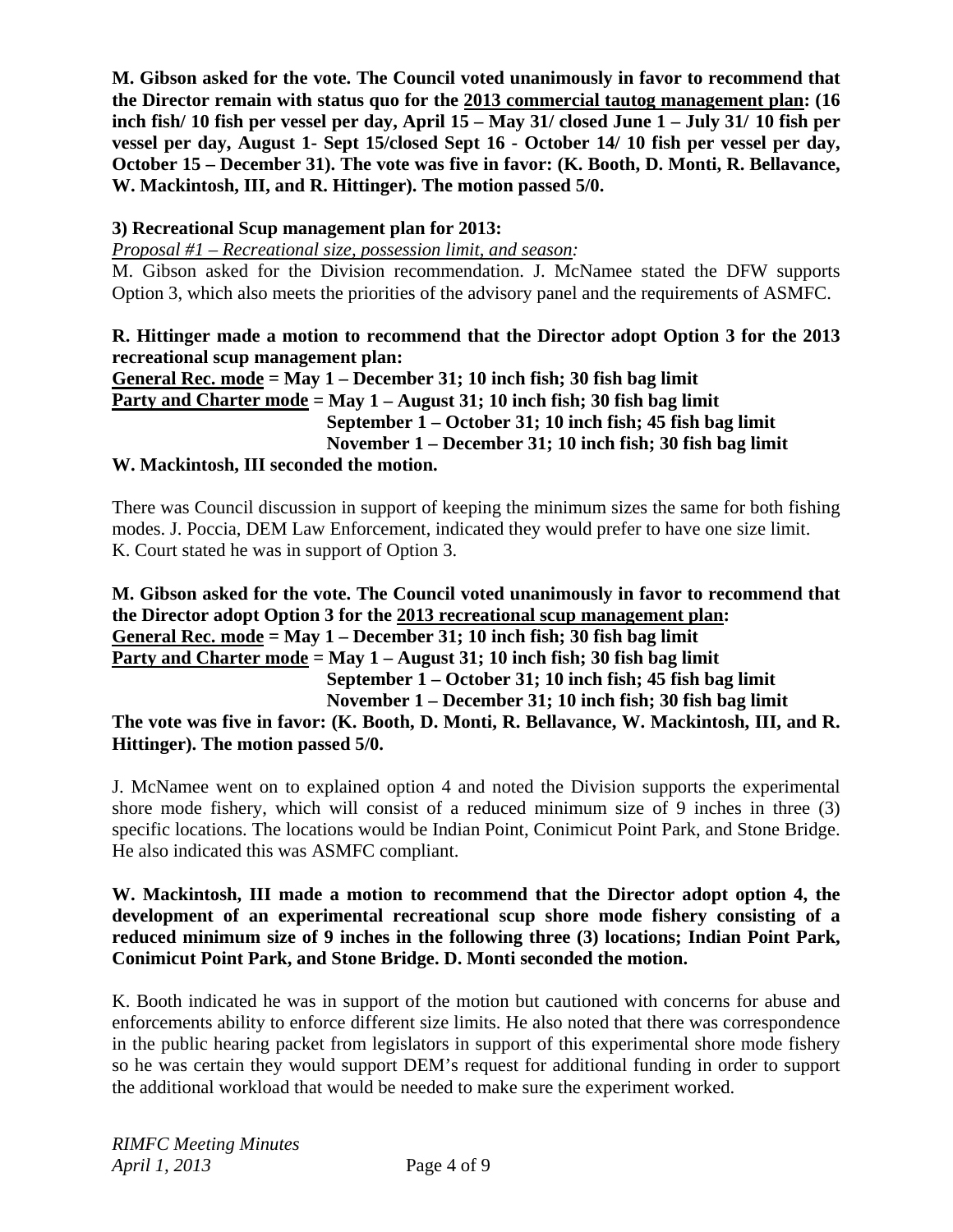**M. Gibson asked for the vote. The Council voted unanimously in favor to recommend that the Director adopt option 4, the development of an experimental recreational scup shore mode fishery consisting of a reduced minimum size of 9 inches in the following three (3) locations; Indian Point Park, Conimicut Point Park, and Stone Bridge as part of the 2013 recreational scup management plan. The vote was five in favor: (K. Booth, D. Monti, R. Bellavance, W. Mackintosh, III, and R. Hittinger). The motion passed 5/0.** 

## **4) Recreational Black Sea Bass management plan for 2013:**

## *Proposal #1 – Recreational size, possession limit, and season:*

M. Gibson asked for the Division recommendation. J. McNamee explained that we needed to take a 32% reduction in harvest and the situation was still in flux and had not been finalized yet but one option that came to the surface was a split bag option. The Division feels that a proposal of a split bag season (3 fish from June 15 to August 31; 8 fish from September 1 through October 29) while maintaining the current minimum size is an option that meets the interest of the state while still being compliant with ASMFC requirements.

There was Council discussion on variations of bag limits and seasons. The Council decided to formulate a motion to give guidance to the Division so the Division could come up with a bag limit that would extend the season to as close to December 31 as possible.

C. Brown commented that the recreational fishery in the later part of the year is exclusively from vessels so you may want to entertain a four or five day week with a higher fish limit.

**R. Hittinger made a motion to recommend that the Director adopt a 13-inch fish/ 3 fish bag limit from June 15th to December 31st but bump up the bag limit to as high as possible on**  September 1<sup>st</sup>, to whatever bag limit would extend the season to close on December 31<sup>st</sup> for **the 2013 recreational black sea bass management plan. K. booth seconded the motion.** 

K. Court stated he was opposed to the motion and supported option 2, a later start and higher bag limit.

**M. Gibson asked for the vote. The Council voted in favor to recommend that the Director adopt an option with a 13-inch fish/ 3 fish bag limit from June 15th to December 31st but**  bump up the bag limit to as high as possible on September 1<sup>st</sup>, to whatever bag limit would **extend the season to close on December 31st for the 2013 recreational black sea bass management plan. The vote was three (3) in favor: (K. Booth, R. Hittinger, and W. Mackintosh, III,); one (1) opposed: (R. Bellavance); and one (1) abstained: (D. Monti). The motion passed 3/1/1.** 

## *Proposal #2 – Clarify the Total Length Measurements:*

**K. Booth made a motion to recommend that the Director adopt the language to clarify the total length measurement for black sea bass as proposed. D. Monti seconded the motion.**  There was brief Council discussion.

**M. Gibson asked for the vote. The Council voted unanimously in favor to recommend that the Director adopt the language to clarify the total length measurement for black sea bass as proposed. The vote was five in favor: (K. Booth, D. Monti, R. Bellavance, W. Mackintosh, III, and R. Hittinger). The motion passed 5/0.**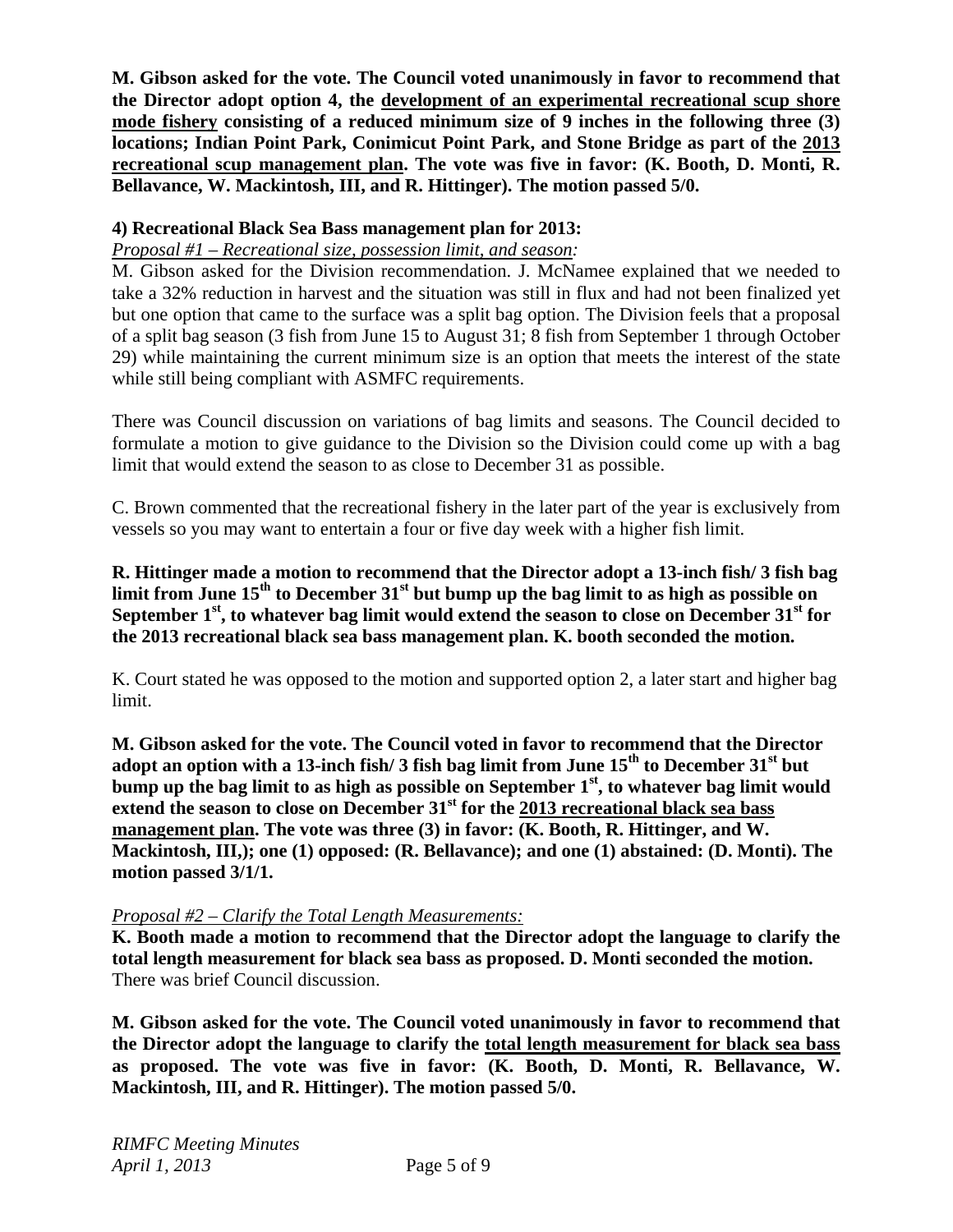## **5) Proposed amendments to the Narragansett Bay Menhaden Management Plan:**

M. Gibson asked for the Division recommendation. J. McNamee stated that the Division recommends status quo. The biomass floor and threshold meet one aspect of the management plan, but if the cap were to be removed, the additional elements such as leaving some biomass for recreational bait harvest would be lost.

#### **D. Monti made a motion to recommend that the Director remain with status quo for the 2013 Narragansett Bay Menhaden management plan. R. Hittinger seconded the motion.**

There was no discussion on the motion by the Council.

C. Brown suggested that it would seem that you would want fishermen to target the bigger fish as opposed to the smaller fish.

G. Allen stated that RISAA supported option 1, status quo.

**M. Gibson asked for the vote. The Council voted unanimously in favor to recommend that the Director remain with status quo for the 2013 Narragansett Bay Menhaden management plan. The vote was five in favor: (K. Booth, D. Monti, R. Bellavance, W. Mackintosh, III, and R. Hittinger). The motion passed 5/0.** 

**6) Proposed amendments to Part XIX – Fish/Shellfish Dealer Regulations regarding the reporting of research set aside (RSA), and to update regulatory citations for consistency with certain statutory changes.** M. Gibson indicated that either reporting field could be suitable so we do not need the Council to recommend a specific option but rather endorse improvements in the RAS reporting system depending on which way the Division and ACCSP go. J. McNamee stated the DFW was working closely with ACCSP and would recommend the data field that the ACCSP deems most appropriate for use in designating RSA.

**R. Bellavance made a motion to support and recommend that the Director adopt the data field that the ACCSP deems most appropriate for use in designating RSA. D. Monti seconded the motion.** 

W. Mackintosh, III indicated this should be done as soon as possible.

**M. Gibson asked for the vote. The Council voted unanimously in favor to support and recommend that the Director adopt the data field that the ACCSP deems most appropriate for use in designating RSA to amend Part XIX – Fish/Shellfish Dealer Regulations and to update regulatory citations for consistency with certain statutory changes. The vote was five in favor: (K. Booth, D. Monti, R. Bellavance, W. Mackintosh, III, and R. Hittinger). The motion passed 5/0.** 

## *RI Saltwater Recreational Fishing License Program Report – B. Ballou/K. Smith:*

K. Smith gave a power point presentation on the 2012 recreational saltwater fishing licensing program. He indicated that over 42,000 recreational licenses had been issues with fee revenues being approximately \$273,000 in 2012. He also gave a break down of the license types and noted that the number of licenses issued each year had been increasing. He also explained that the Division was looking into ways to increase the sales of licenses via different methods of advertising. K. Smith stated he wanted to inform the Council that the Division wanted to change the reporting period from the current calendar year to a fiscal year report. It was easier and less confusing to tie everything to a fiscal year, therefore the current report would be delayed until this fiscal year which would be this June or July.

M. Gibson asked the Council if they were in support of shifting the reporting time from a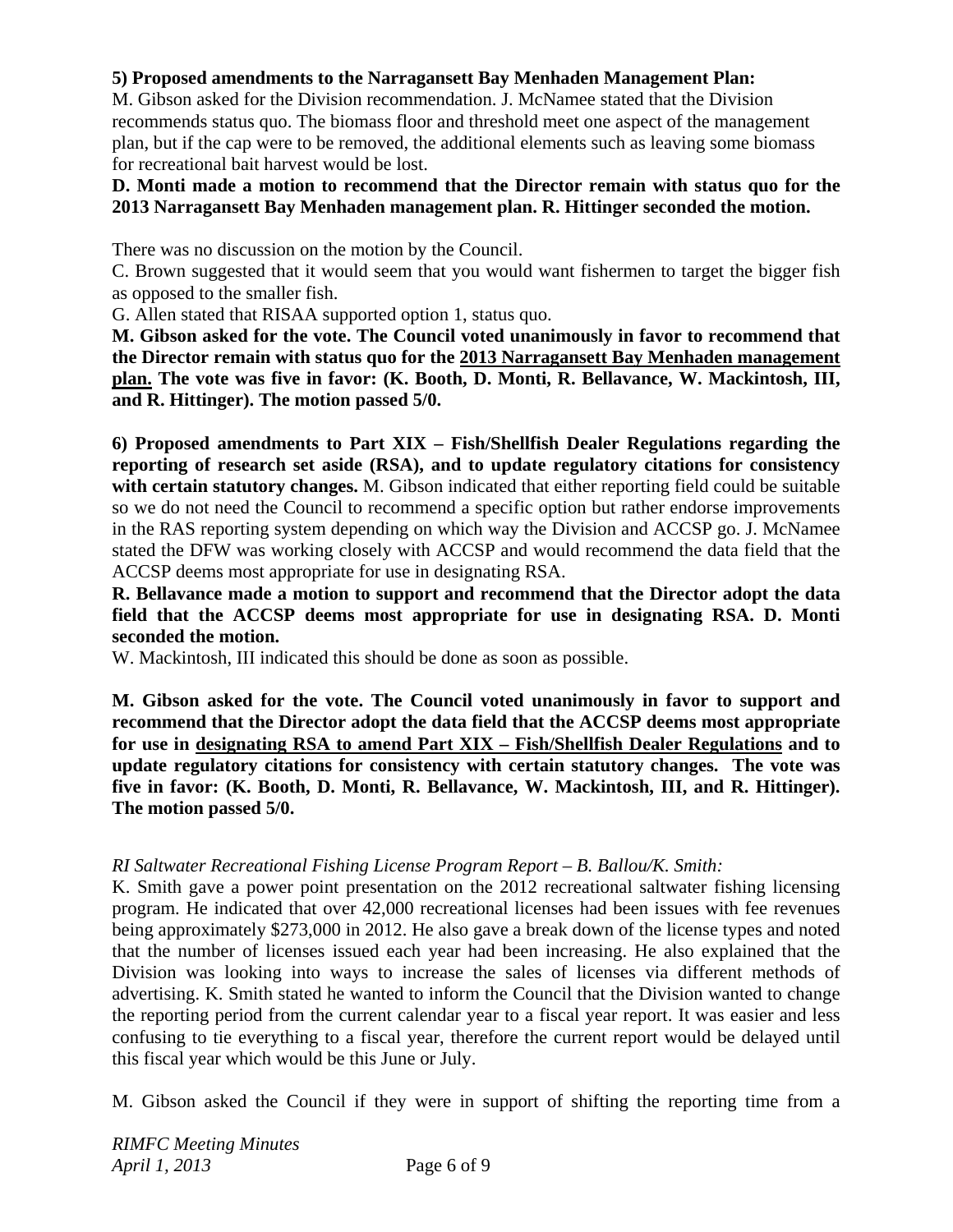calendar year to a fiscal year report. **K. Booth made a motion to support shifting the reporting schedule of the** *RI Saltwater Recreational Fishing License Program Report* **from a calendar year to a fiscal year. D. Monti seconded the motion.** 

K. Court wanted to know why the publisher was charging so much for adverting, indicating that the cost was prohibitive for any party or charter boat to advertise in the fishing guide.

**M. Gibson asked for the vote. The Council voted unanimously in favor to support shifting the reporting schedule of the** *RI Saltwater Recreational Fishing License Program Report*  **from a calendar year to a fiscal year. The vote was five in favor: (K. Booth, D. Monti, R. Bellavance, W. Mackintosh, III, and R. Hittinger). The motion passed 5/0.** 

#### *Approval of two Industry Advisory Committee (IAC) Agendas – R. Bellavance:*

R. Bellavance stated he wanted to add an additional item to the July IAC agenda, which was the issue C. Brown had brought up at the beginning of the meeting regarding rockhopper gear. He wanted to add an item to review any rockhopper gear regulations that were currently in place and recommendations for possible modifications of regulations for rockhopper gear.

#### **M. Gibson asked if there were any objections from the Council to adding that item to the July IAC agenda. Hearing no objections the July IAC agenda as amended was approved.**

K. Booth wanted to know what the overall goal of the Department was when reviewing the licensing entry/exit levels pertaining to fisheries management. He commented that what was not looked at were the licenses that were sold with a business. He wanted to know if we were unintentionally phasing out a particular fishery or was it intentional. What was the philosophy we are working towards? M. Gibson stated he would try to answer the questions, he state this originally flowed out of the restructuring of the licensing regulations when the number of licenses being issued might be a way to restrict effort in fisheries. He explained there had been some discussion at the Department level and within industry as to whether this still makes sense now since we are in a catch limit type environment. Does the control of the number of licenses make sense any more in a catch limit accountability environment? Gibson commented that it needed some additional discussion at some point.

There was some brief Council discussion about the licensing process but no specific actions were suggested.

## **M. Gibson asked if there were any objections to approving the second August IAC meeting if needed. Hearing no objections the August IAC agenda was approved.**

*Approval of a Winter Flounder AP meeting and a Groundfish AP meeting to be held on the same night – R. Bellavance/K. Booth:* J. McNamee explained there were a few things going on at the federal level and the Division wanted to be prepared to be able to react to them such as changes to minimum sizes.

#### **M. Gibson asked if there were any objections to approving both the Winter Flounder and the Groundfish AP agendas. Hearing no objections, both agendas were approved.**

F. Blount asked if they were going to be able to fish for winter flounder.

M. Gibson stated that the Department needed to address the issue since winter flounder was going to be allocated again as opposed to a prohibited species so that sectors would be able to land 1,700 tons of winter flounder. The fishing year would start on May  $1<sup>st</sup>$ . Gibson explained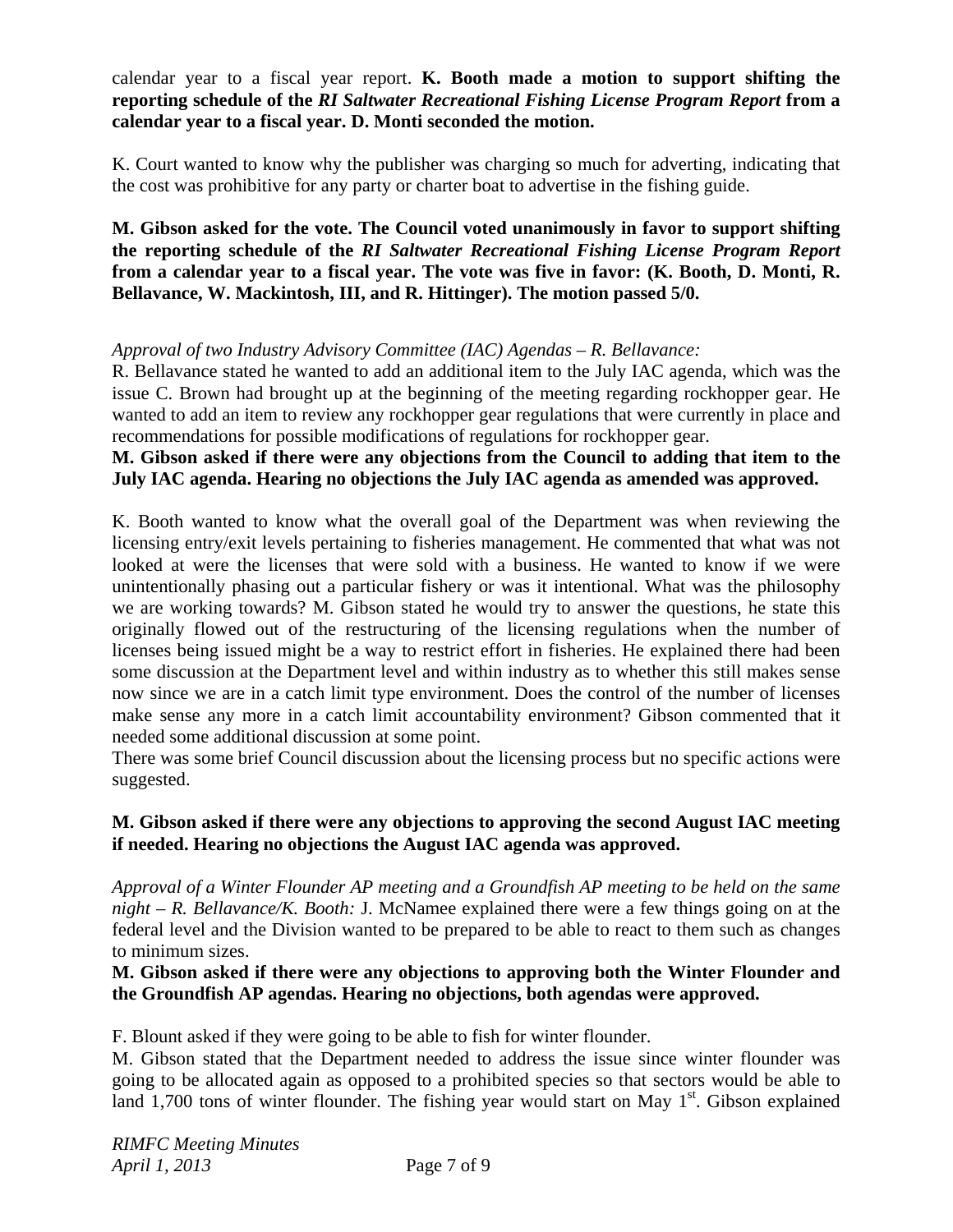that currently the states' regulations only allow for 50 pounds commercially. We needed to figure out a way to accommodate potential federally permitted vessels that can avail themselves of a greater limit than that to transit state waters and come home. He indicated that this AP may not happen soon enough so if the Council wanted to make a recommendation to the Director for an interim action that would accommodate that situation we would like to hear it.

M. Gibson suggested, unless the Council objected, **the Council advise the Director to find whatever way she needs to accommodate these additional federal fishing opportunities so these people can get home with their fish.** He noted that he understood the Council concerns and would move those concerns forward to the Director.

C. Brown expressed concerns that the state would be prohibiting federal vessels who developed their history would be prohibited from fishing in state waters in the month of May on their own quota.

#### *Approval of Lobster AP meeting Agenda – M. Gibson:*

M. Gibson reviewed the agenda and mentioned the Commission had adopted a number of actions relative to lobster and one of them involves lobster trap transferability so the lobster AP needs to address the issue. **M. Gibson asked if there were any objections from the Council to approving the lobster AP agenda. Hearing none, the agenda was approved.** 

#### *Discussion on whether it is necessary to hold another Menhaden AP meeting and if necessary, Approval of Agenda – D. Monti:*

J. McNamee noted that it was up to D. Monti the Chair of the AP whether he thought there needed to be another AP meeting or not. McNamee explained that we needed to go to hearing at some point to enact state waters quota but it was not clear at the time of the previous AP meeting exactly how RI would fit into the program. However, it is now clear that RI would have to have language in our regulations that would state that RI would close when our state waters quota was reached. D. Monti felt it might be difficult to get people to show up for a meeting for just one item and thought there would be enough input through the public hearing process. He felt this was something that we were already doing anyway and did not think it was necessary to hold another AP meeting. M. Gibson asked Council members to weight in to indicate if they thought there needed to be another Menhaden AP meeting to take up this issue or not. After further discussion, and because there were still some things in flux with menhaden at the ASMFC level it was decided to hold another menhaden AP meeting. **The Council was in agreement to hold a meeting and approved the menhaden AP agenda.** 

#### **OLD BUSINESS:**

## *Report/Update on the Winter Flounder fishery – M. Gibson/J. Lake:*

J. Lake, DFW, gave a power point presentation on the RI winter flounder fishery. He reviewed the local stock assessment, fishing mortality and maximum sustainable yield, landings and biomass, and recruitment and surface temperatures. He also reviewed predation on winter flounder by birds and seals. Conclusions were that both the SNE region and local RI assessment have low probability of winter flounder stock rebuild; local RI stock has been overfished for majority of time period during which data was collected; sea surface temperature has a negative effect on the stock productivity and resilience resulting in reduced maximum sustainable yield; predation has increased in recent years; and recruitment of age 1 and 2 is low. J. Lake indicated the next steps would be to complete a life stage analysis to determine recruitment bottlenecks, and to identify spawning aggregations.

*RIMFC Meeting Minutes April 1, 2013* Page 8 of 9